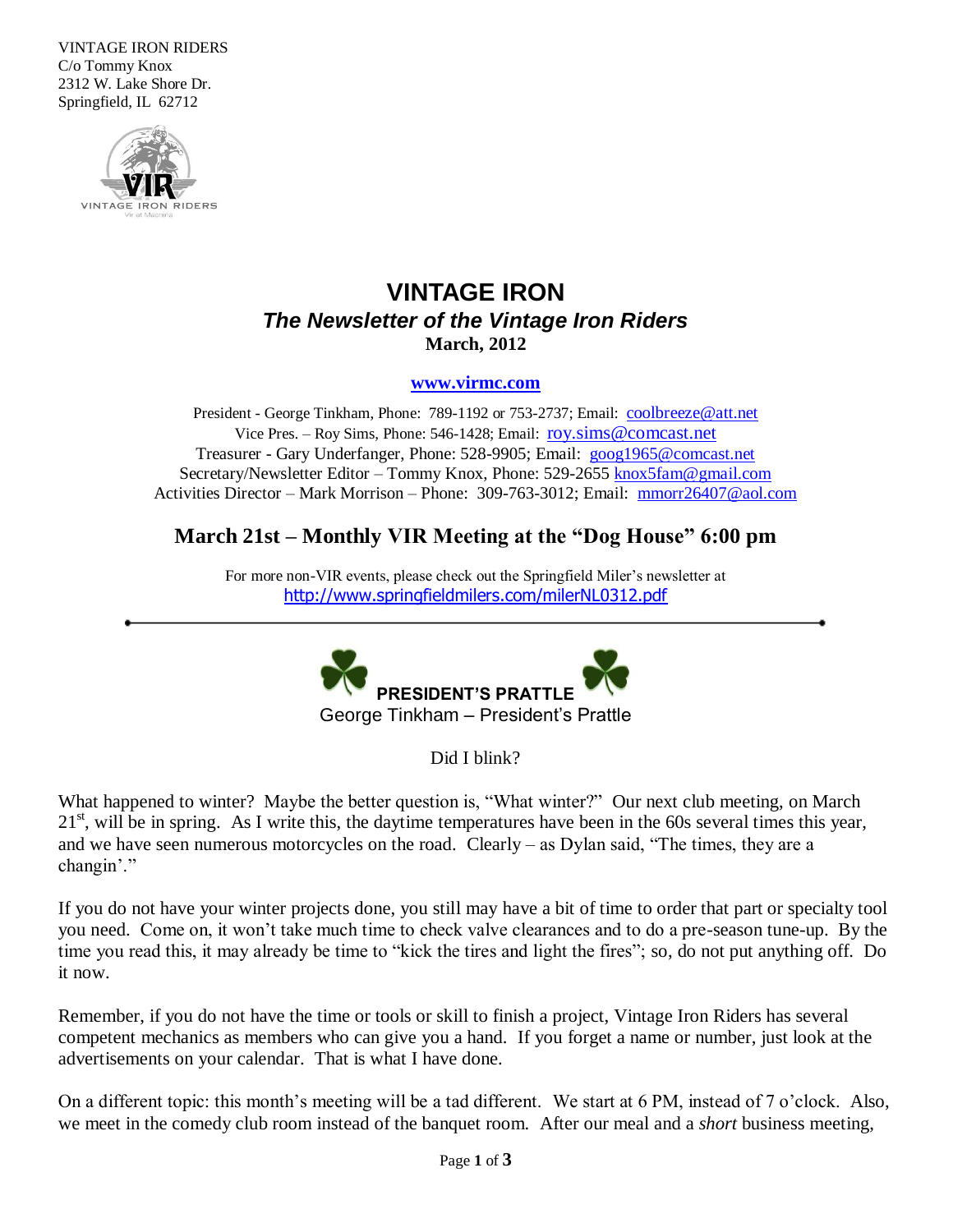we fire up the projector and watch one of the best motorcycle movies of all times: "On Any Sunday." Goog and Tammi will bring their popcorn popper; so, we should have a good night at the movies.

It is a new year and a new riding / show season. The air is fresh and the days are bright. This season is what we have been waiting for since last fall. Mark Morrison has a list of events that should have something that will appeal to just about every one of us. Yes, if Vintage Iron Riders does not have a good time this year, we are just not trying hard enough.

### **ACTIVITIES**

### **Mar 17 Indy Super cross, Indianapolis, IN**

#### **Apr 22 ABATE Show and Swap Meet @ PCCC, Springfield, IL**

**May 19 VIR annual picnic**

Mark Morrison is working on posting activities on the VIR website. If you have any activities that you would like to see the club involved in or think members might be interested in, please let Mark know.



The March regular meeting should be a GREAT evening of enjoying popcorn, a motorcycle movie, and your favorite libation. The film, "On Any Sunday" will be shown after a brief meeting. Goog and Tammy Underfanger are bringing their popcorn machine for complimentary corn. This would make a great family event for those wives, kids or grandkids, so feel free to bring guests. THE REGULAR MEETING WILL BE CALLED TO ORDER AT 6:00 PM so that we can get right to the film.

## **Club Picnic**

Saturday, May 19 will be our annual picnic and ride at a new location. Member Tommy Knox has made his home on Lake Springfield available where he will prepare succulent, slow cooked pulled pork. If you're coming by car, consider bringing a folding chair and a side dish. The club will be providing the meat and drinks. Plans are being made for a ride around Lake Springfield and the Rochester area.

The picnic is also an opportunity to invite prospective members. So, if you know someone who is interested in joining our club, this is a great opportunity to show them biker camaraderie.

## **A.B.A.T.E. Swap Meet**

The Lincoln Land Chapter will host a swap meet at Prairie Capitol Convention Center on April 22.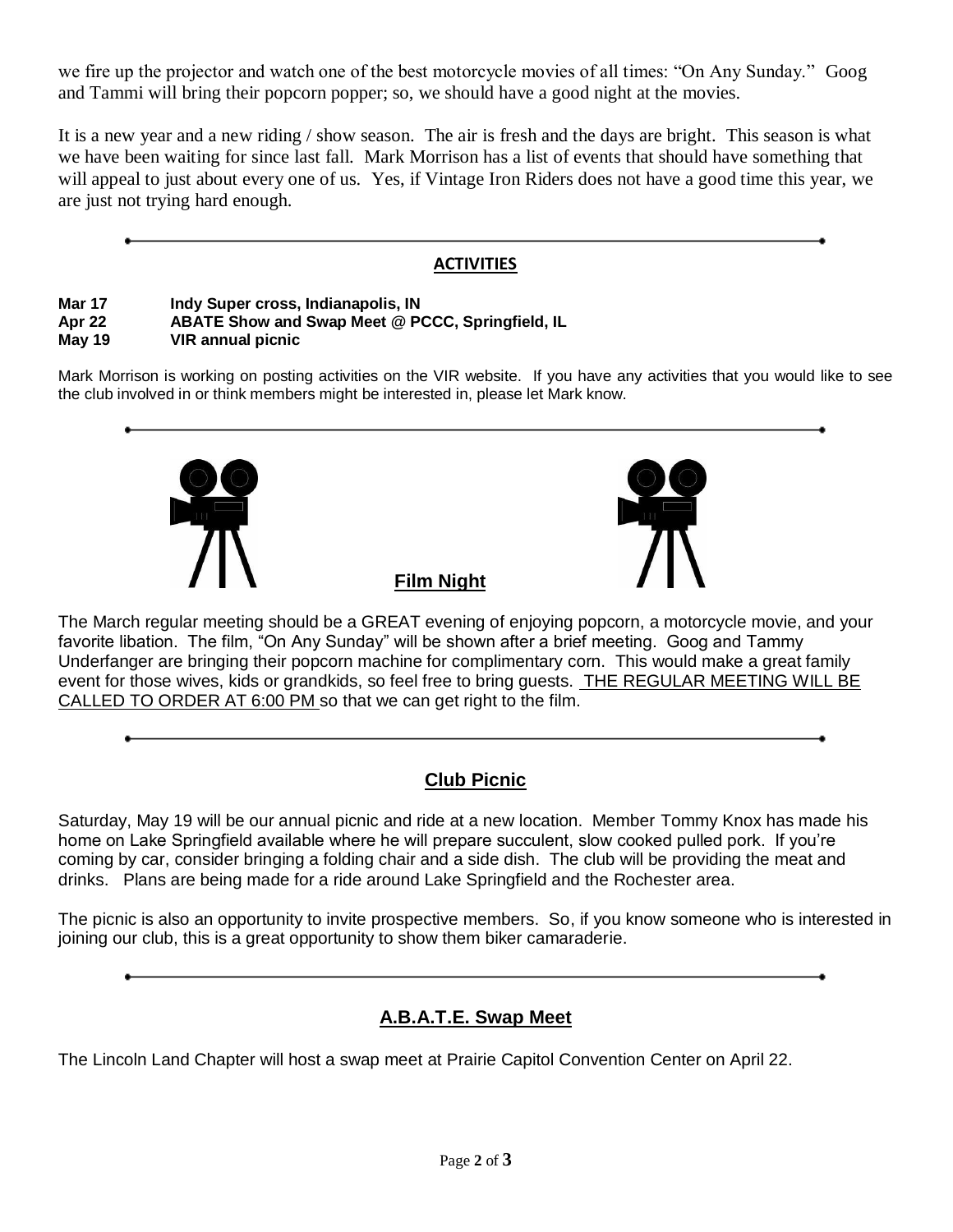#### **"Vintage Visdom"**

# What do you get when you cross poison ivy with a four-leaf clover? A rash of good luck. ~Author Unknown

#### **Minutes of Meeting**

### **Vintage Iron Riders Dog House/Break Time February 15, 2012**

Meeting called to order at 7:15 pm. Pledge of Allegiance recited and cell phones silenced. Motion made and seconded to approve minutes of January meeting.

Treasurer's Report: \$2,540.65 in general fund, \$1,685 in the Jeff White Memorial Fund for a total of \$4,225.65.

It was mentioned that picnic will be at Tommy and Tracy Knox's with a ride around lake area roads.

George Tinkham mentioned activities in proxy for Mark Morrison:

-ABATE swap meet

-Havana Bike Show – Aug. 14, 2012

-Hooters – being checked on for possible rally or bike night

-Barber Races are coming up

-Dave Reischauer mentioned the Virden Car and Bike show in June

Façade/Mural/Banner: Director of IMDA likes the idea very much. Dave Reischauer suggested keeping costs as low as possible.

Discussed and approved motion to have next monthly meeting be a film night. Vote taken for choice of film and "On Any Sunday" was selected for movie night. Meeting will begin at 6pm at the Dog House.

New Business: Club recognized Dan Karkut, brother of Chris, who was visiting. LeRoy Solomon recommended Steve Kren for membership.

Motion to adjourn at 8:05pm. 50/50 raffle won by Jim Woolery for \$57.00.

Respectfully Submitted, Tommy Knox